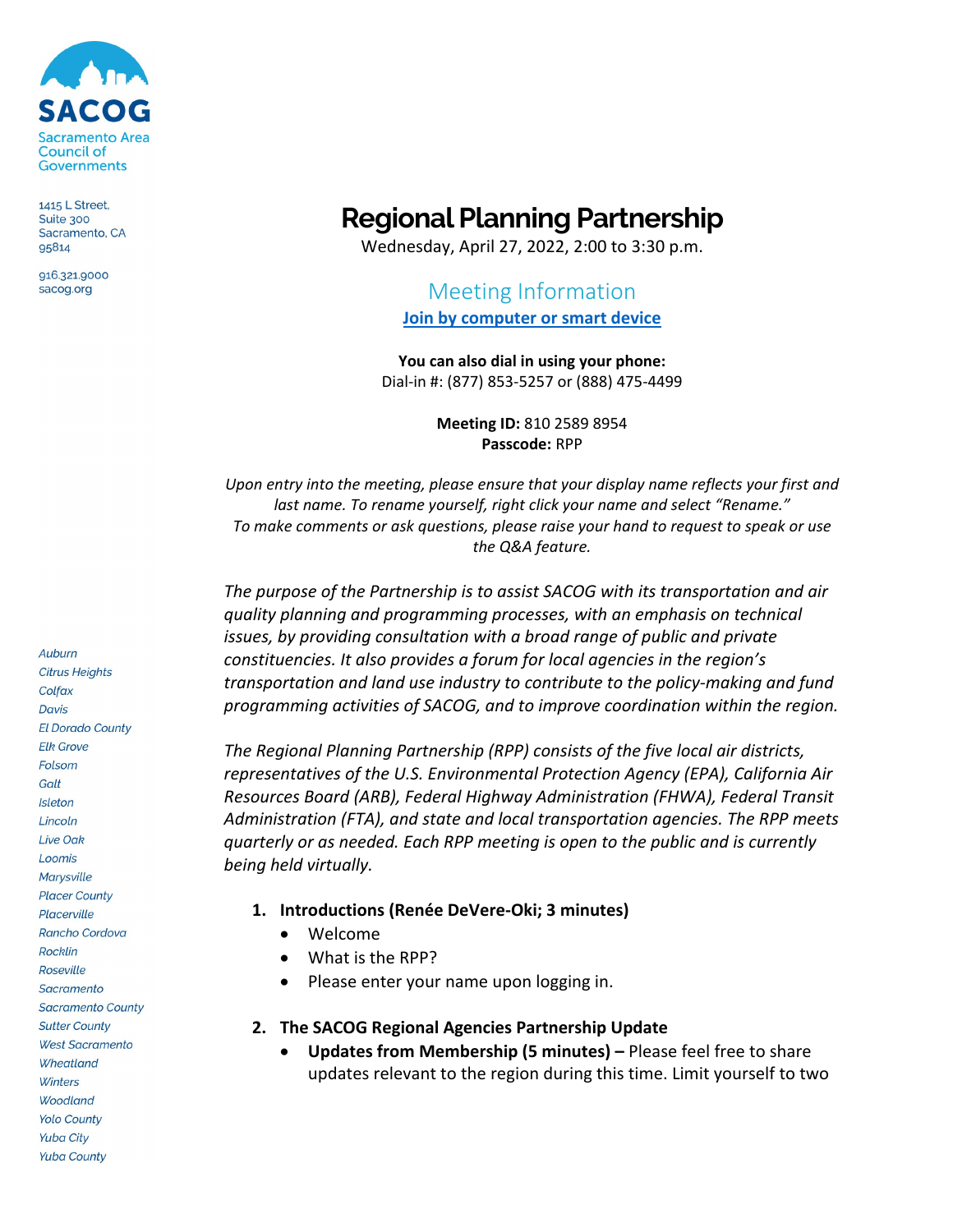minutes. (Raise your hand to be un-muted or type an update to be read in the chat box.)

- **3. Metropolitan Transportation Plan/Sustainable Communities Strategy ("Blueprint"): Update on Plan Development and Related Topics (Binu Abraham; 10 minutes)**
	- Summary of formal action and information items to the SACOG Board of Directors and the Land Use & Natural Resources (LUNR), Transportation, and Policy & Innovation (P&I) committees last quarter.
	- Look ahead to this quarter.
		- o SACOG is undertaking a scenario planning effort, referred to as Pathways, as part of the process for the 2024 Blueprint. Pathways will provide the analysis and metrics that will serve as a learning tool for unpacking the many complex and intersecting issues facing the region over the next three decades. The three Pathways are intended to allow for comparison of a wide range of futures, focusing primarily on how land use pattern and transportation system investments/programs interact to contribute to or detract from the Triple Bottom Line goals endorsed by the SACOG board in the Policy Framework for the 2024 Blueprint. Each of the pathways will be stress tested using the population, housing, and employment growth projections the SACOG board adopted in February as part of the Policy Framework to learn how emerging technologies and policy decisions might affect the outcomes of each pathway.
- **4. Metropolitan Transportation Improvement Plan (MTIP)/Conformity (Dustin Foster & Jose Luis Caceres; 10 minutes)**
	- Summary of administrative actions and information items to the SACOG board and committees last quarter.
		- o Two Administrative Amendments were processed:
			- i. [Administrative Modification #12, 3/11/2022](https://www.sacog.org/sites/main/files/file-attachments/admin_mod_12_approved_3_11_2022.pdf?1647985160)
			- ii. [Administrative Modification #13, 4/6/2022](https://www.sacog.org/sites/main/files/file-attachments/admin_mod_13_approved_4-6-22.pdf?1649348600)
		- o Review of the [2021 Project Delivery Report](https://sacog.primegov.com/portal/item?id=2128) presented at the April 7<sup>th</sup> Transportation Committee meeting
	- Look ahead to 2023 MTIP adoption milestones this next quarter. Targeted dates include:
		- i. June 15<sup>th</sup>, 2022: Transit Coordinating Committee Presentation

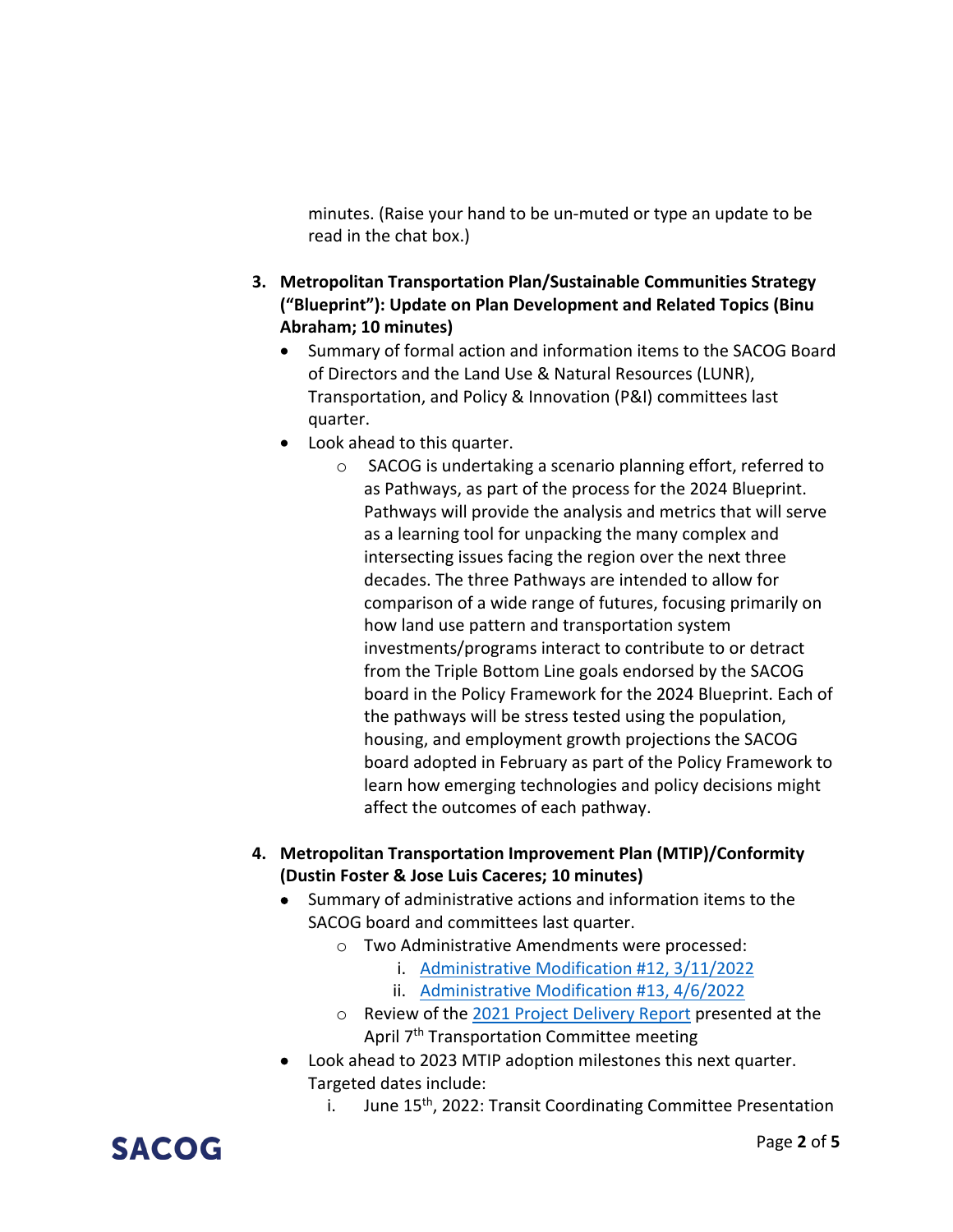- ii. July 2022: Begin Public Comment Period
- iii. July  $27<sup>th</sup>$ , 2022, or August (TBD): RPP-Consensus to move MTIP and Conformity to SACOG board

#### **5. Criteria Pollutant Planning Activities (Renée DeVere-Oki; 5 minutes)**

- Summary of formal action and information items to the SACOG board and committees last quarter.
	- $\circ$  At the April 7<sup>th</sup> LUNR Committee Meeting staff provided an update o[n conformity related activities](https://sacog.primegov.com/Portal/viewer?id=2087&type=0) in the year ahead
	- o Project Level Conformity Working Group Update
		- i. Projects of Air Quality Concern [\(POAQC\)](https://www.sacog.org/air-quality) Quarterly Update – No projects were circulated in the last quarter
		- ii. Exemption Requests
- Look ahead to this quarter.

#### **6. State/Federal Legislative Update (Sabrina Bradbury; 10 minutes)**

- Summary of formal action and information items to the SACOG board and committees last quarter.
- Look ahead to this quarter.
	- i. Federal funding and grant updates
	- ii. State budget advocacy update

#### **7. Update on 2022 Funding Activities (Chris Dougherty; 20 minutes)**

- Summary of action and information items to the SACOG board and committees in last quarter.
	- i. Review of the [2022-2023 Regional Funding Round Budget and](https://sacog.primegov.com/portal/item?id=2149)  [Revolving Match Program Guidelines](https://sacog.primegov.com/portal/item?id=2149) presented in the April 2022 committee cycle
	- ii. Review of the Regional ATP Policy Framework approved by [board](https://sacog.primegov.com/portal/item?id=2141) in April
- Look ahead to this quarter and year.
	- o Active Transportation Program (ATP), State and Regional (Victoria Cacciatore/Dustin Foster)
		- i. State ATP technical assistance
		- ii. Regional ATP Policy Framework adoption by California Transportation Commission (June)
		- iii. [Regional ATP schedule](https://www.sacog.org/sites/main/files/file-attachments/regional_active_transportation_program_milestones_1.pdf?1648847219) (application due dates and anticipated)
	- o Green Means Go (Garett Ballard-Rosa)

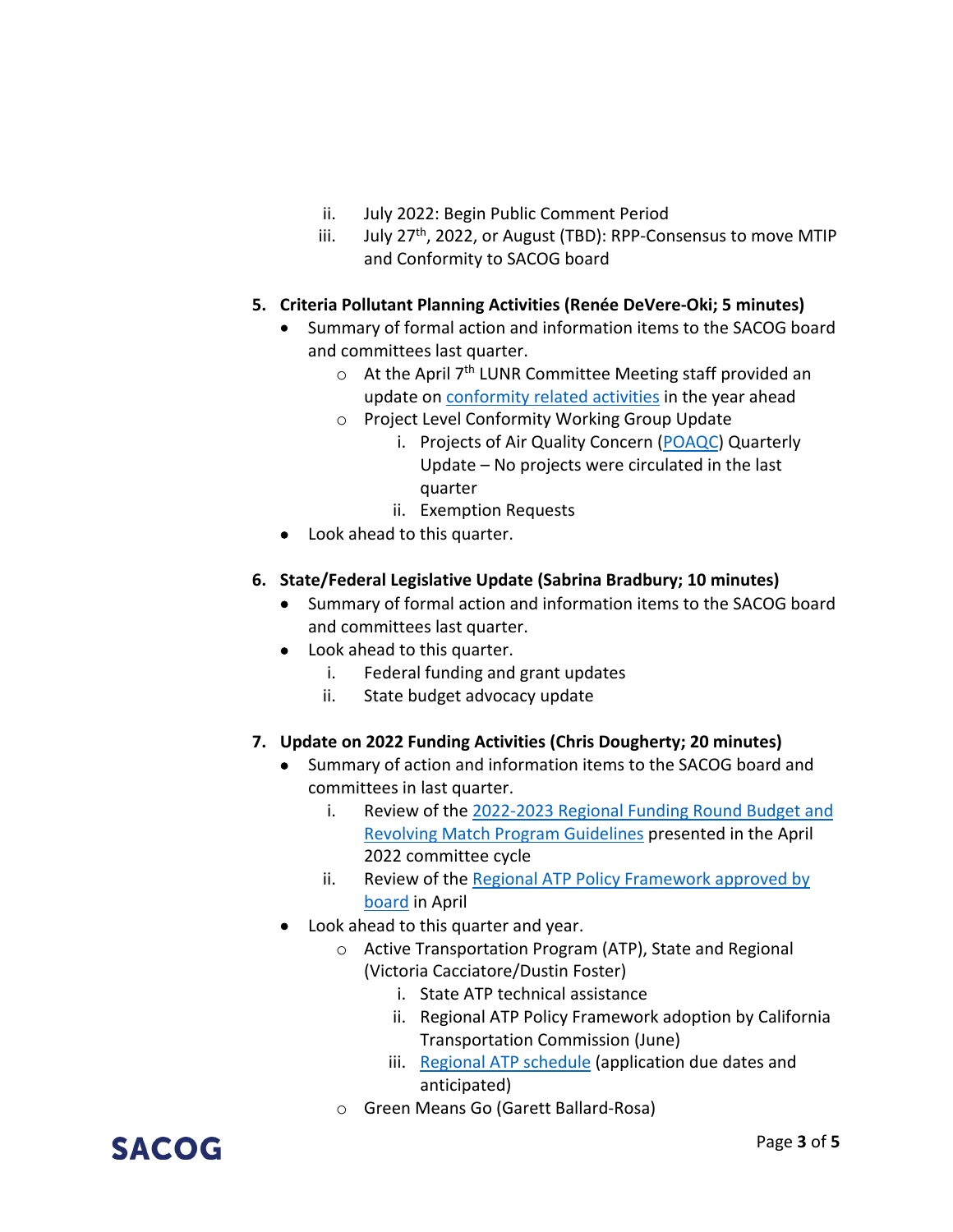- i. As part of the May committee cycle, SACOG is releasing the draft guidelines for the new Green Means Go \$34 million funding program.
- ii. Interested stakeholders can track the guidelines through the May LUNR committee packet, or go to <https://www.sacog.org/reap-2-green-means-go>
- iii. Staff anticipates the draft guidelines will post on April 29th
- iv. Comments on the draft guidelines are due on May  $20<sup>th</sup>$

### **8. Regional Trails Plan (Victoria Cacciatore; 10 minutes)**

- Summary of formal action and information items to the SACOG board and committees last quarter.
	- i. Approve Draft-Final Regional Trail Network and Prioritization [Framework](https://sacog.primegov.com/portal/item?id=2158)
- Look ahead to this quarter.
	- i. May 20<sup>th</sup> "Ready, Set, Trails!" events
	- ii. Approve Trail Prioritization and Action Plan (June)

#### **9. Adaptation and Resiliency (Renee DeVere-Oki; 5 minutes)**

- Look ahead to this quarter.
	- i. Update on adaptation planning and funding activities
	- ii. An update on the Sacramento Regional Emergency Preparedness Strategy will be presented as part of the May committee cycle (Michael Rosson)
- **10. Transit Activities (Michael Rosson/Barbara VaughanBechtold; 10 minutes)**
	- Summary of formal action and information items to the SACOG board and committees last quarter.
	- Look ahead to this quarter.
		- o Assisting the Transit Agencies with updating their Zero Emission Transit Plans and their Public Transportation Agency Safety Plans (PTASP)
		- o Return to Work/Transit employer surveying in May

The next meeting is scheduled for Wednesday, July 27, 2022, 2:00 to 3:30 p.m. Please visit [www.sacog.org](http://www.sacog.org/) for more information.

◄ Indicates Action